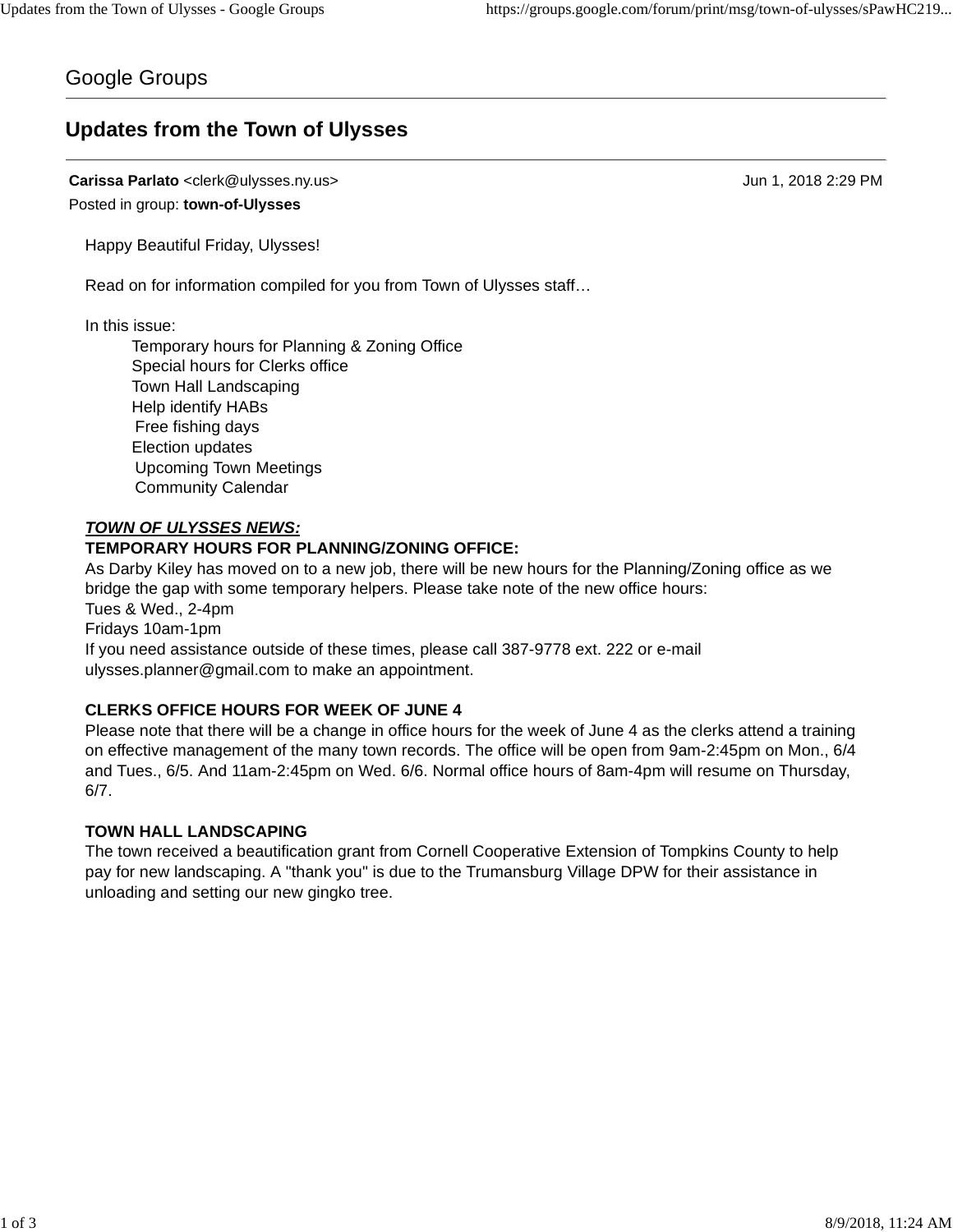

The project is now almost complete. Stop by and check it out!

For more information on the beautification grant, visit http://ccetompkins.org/gardening/communitybeautification.

#### **PROPOSED ROUTE 89 WATER DISTRICT**

At the request of residents, the town engaged MRB engineers to come up with a rough estimate of creation of a water district along Route 89. A meeting to share this information was held on Wed., May 30 at the Racker Center.

For more information, visit http://www.ulysses.ny.us/pages/current-issues/150/proposed-water-district-onroute-89/

## *TOWN AFFILIATES:*

#### **VOLUNTEER TO MONITOR HABs (Harnful Algal Blooms)**

The Cayuga Lake Watershed Network and Community Science Institute are offering a volunteer training to identify, collect and report HABs.

Lakeshore homeowners, boaters and anglers are specifically encouraged to attend a 2 hour training in June.

For more information, location and dates email info@communityscience.org or programs@cayugalake.org.

#### *NEW YORK STATE:*

#### **Harmful Algal Bloom (HAB) Notifications**

DEC's harmful algal bloom (HABs) Harmful algal bloom notification season has started. The HABs Notifications webpage (http://www.dec.ny.gov/chemical/83310.html) will be updated every Friday through the fall.

8 new waterbodies with HABs have been added to the HABs Notifications webpage.

Because waterbodies may have HABs that have not been reported to DEC, we recommend avoiding contact with floating mats, scum and discolored water.

If you suspect you have seen a HAB, or you, your family, or pet has been in contact with a HAB, please follow the instructions for reporting a bloom to DEC.

## **FREE FISHING DAYS**